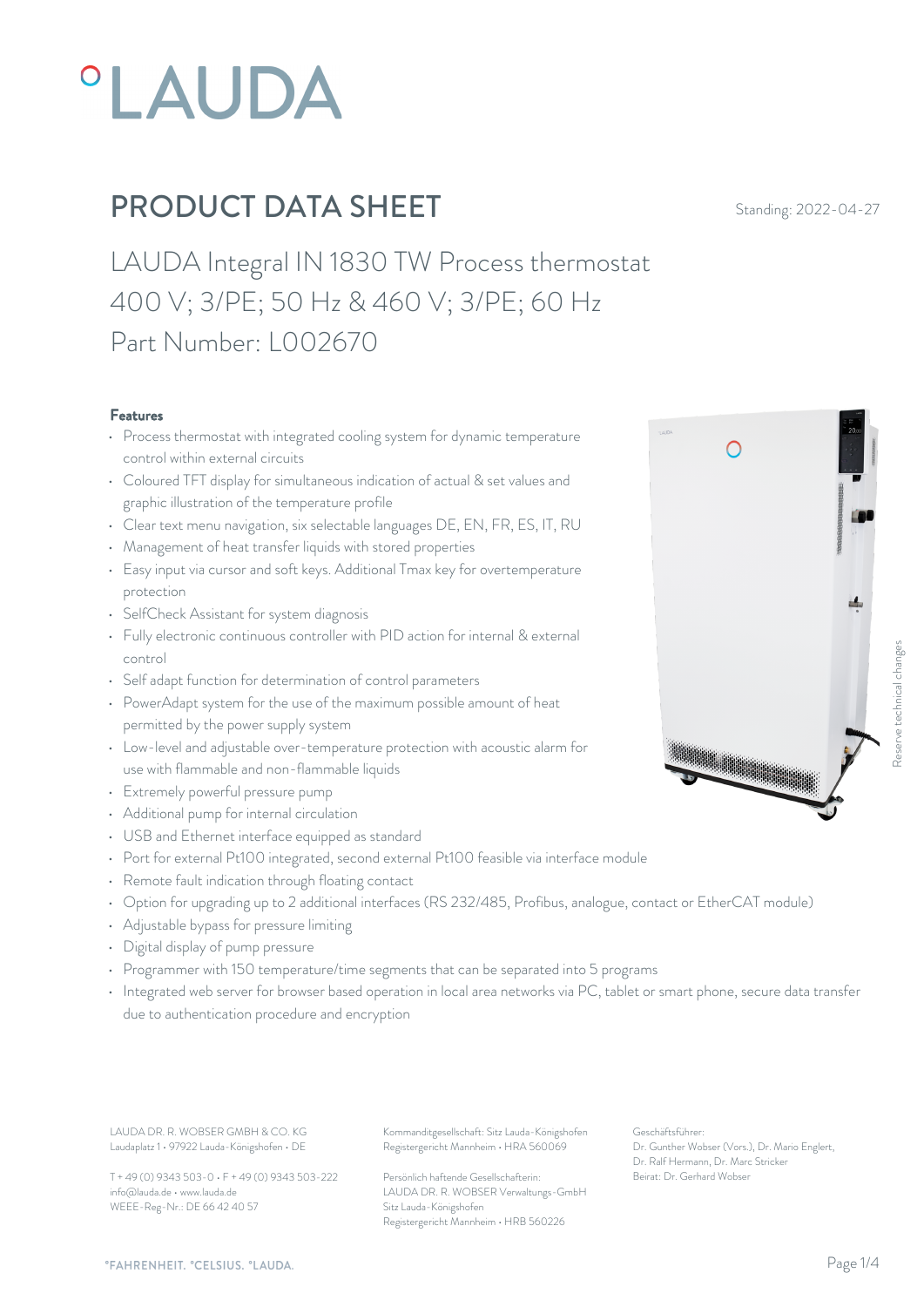

LAUDA Integral IN 1830 TW Process thermostat 400 V; 3/PE; 50 Hz & 460 V; 3/PE; 60 Hz Part Number: L002670

#### Features

- SmartCool system for energy-saving digital cooling management including compressor on-off control
- Condenser cooling Water
- Utilises traditional refrigerants (HFCs) in accordance with European legislation to control F-gases (EU) 517/2014



Working temperature min. -30 °C 150 °C



Working temperature max.

Laudaplatz 1 • 97922 Lauda-Königshofen • DE

T + 49 (0) 9343 503-0 • F + 49 (0) 9343 503-222 info@lauda.de • www.lauda.de WEEE-Reg-Nr.: DE 66 42 40 57

LAUDA DR. R. WOBSER GMBH & CO. KG Kommanditgesellschaft: Sitz Lauda-Königshofen Geschäftsführer: Registergericht Mannheim • HRA 560069

> Persönlich haftende Gesellschafterin: Beirat: Dr. Gerhard Wobse LAUDA DR. R. WOBSER Verwaltungs-GmbH Sitz Lauda-Königshofen Registergericht Mannheim • HRB 560226

Geschäftsführer: Dr. Gunther Wobser (Vors.), Dr. Mario Englert, Dr. Ralf Hermann, Dr. Marc Stricker Beschäftsführer:<br>Dr. Gunther Wobser (Vors.), Dr. Mario Englert,<br>Dr. Ralf Hermann, Dr. Marc Stricker<br>Beirat: Dr. Gerhard Wobser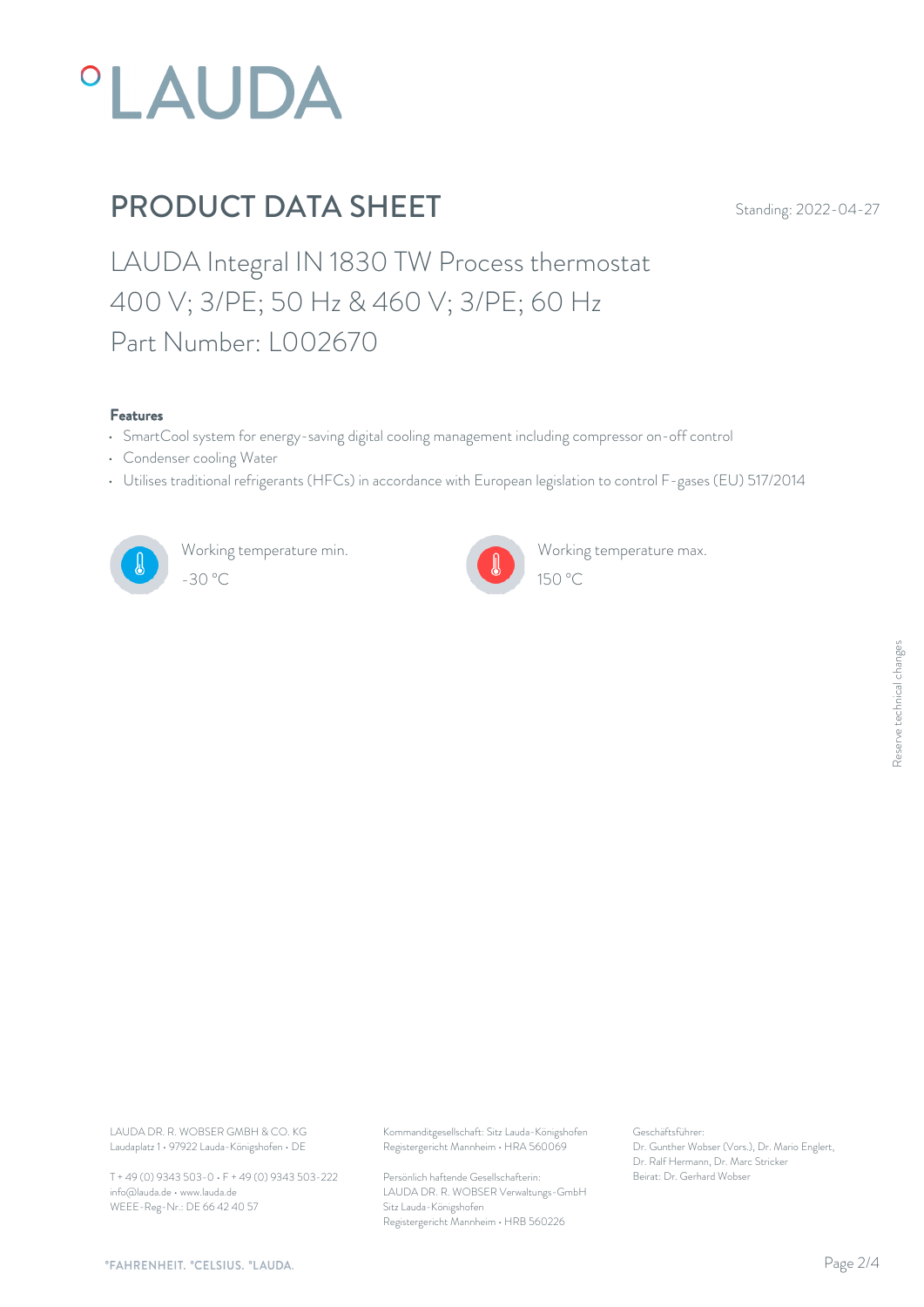

LAUDA Integral IN 1830 TW Process thermostat 400 V; 3/PE; 50 Hz & 460 V; 3/PE; 60 Hz Part Number: L002670

### Technical Features (according to DIN 12876)

| Working temperature range                     | $-30150 °C$                             |                                                         |
|-----------------------------------------------|-----------------------------------------|---------------------------------------------------------|
| Ambient temperature range                     | 540 °C                                  |                                                         |
| Temperature stability                         | $0.1 \pm K$                             |                                                         |
| Heater power max.                             | 16 kW                                   |                                                         |
| Power consumption max.                        | 18 kW                                   |                                                         |
| Current max.                                  | 25 A                                    |                                                         |
| Pump Pressure max.                            | 5.5 bar (50 Hz); 7.0 bar (60 Hz)        |                                                         |
| Pump flow rate pressure max.                  | 60 L/min (50 Hz); 70 L/min (60 Hz)      |                                                         |
| In / Outlet connection thread (outside)       | M38 x 1,5                               |                                                         |
| Inlet/outlet hose size                        | $1$ <sup>11</sup>                       |                                                         |
| Filling volume min.                           | 9.7L                                    |                                                         |
| Filling volume max.                           | 25.5L                                   |                                                         |
| Water cooling connection thread (outside)     | $3/4$ "                                 |                                                         |
| Recommended cooling water temperature         | 15 °C                                   |                                                         |
| Cooling water flow rate                       | 29 L/min                                |                                                         |
| Recommended pressure difference cooling water | 3 bar                                   |                                                         |
| Pressure difference cooling water min.        | 0.8 <sub>bar</sub>                      |                                                         |
| Max. pressure difference cooling water        | 10 bar                                  |                                                         |
| Maximal pressure cooling water                | 10 bar                                  |                                                         |
| Overall dimensions (WxDxH)                    | 760 x 650 x 1605 mm                     |                                                         |
| Weight                                        | 244 kg                                  |                                                         |
| Noise level                                   | 67 dB(A)                                |                                                         |
| Refrigerant stage 1                           |                                         | R-449A (GWP 1397); 2.200 kg; 3.1 t CO2-eq               |
| Power supply                                  | 400 V; 3/PE; 50 Hz & 460 V; 3/PE; 60 Hz |                                                         |
| Power plug                                    |                                         | Power cord with plug (IEC 60309, 5-pol, CEE, red, 32 A) |

T + 49 (0) 9343 503-0 • F + 49 (0) 9343 503-222 info@lauda.de • www.lauda.de WEEE-Reg-Nr.: DE 66 42 40 57

> Persönlich haftende Gesellschafterin: Beirat: Dr. Gerhard Wobse LAUDA DR. R. WOBSER Verwaltungs-GmbH Sitz Lauda-Königshofen Registergericht Mannheim • HRB 560226